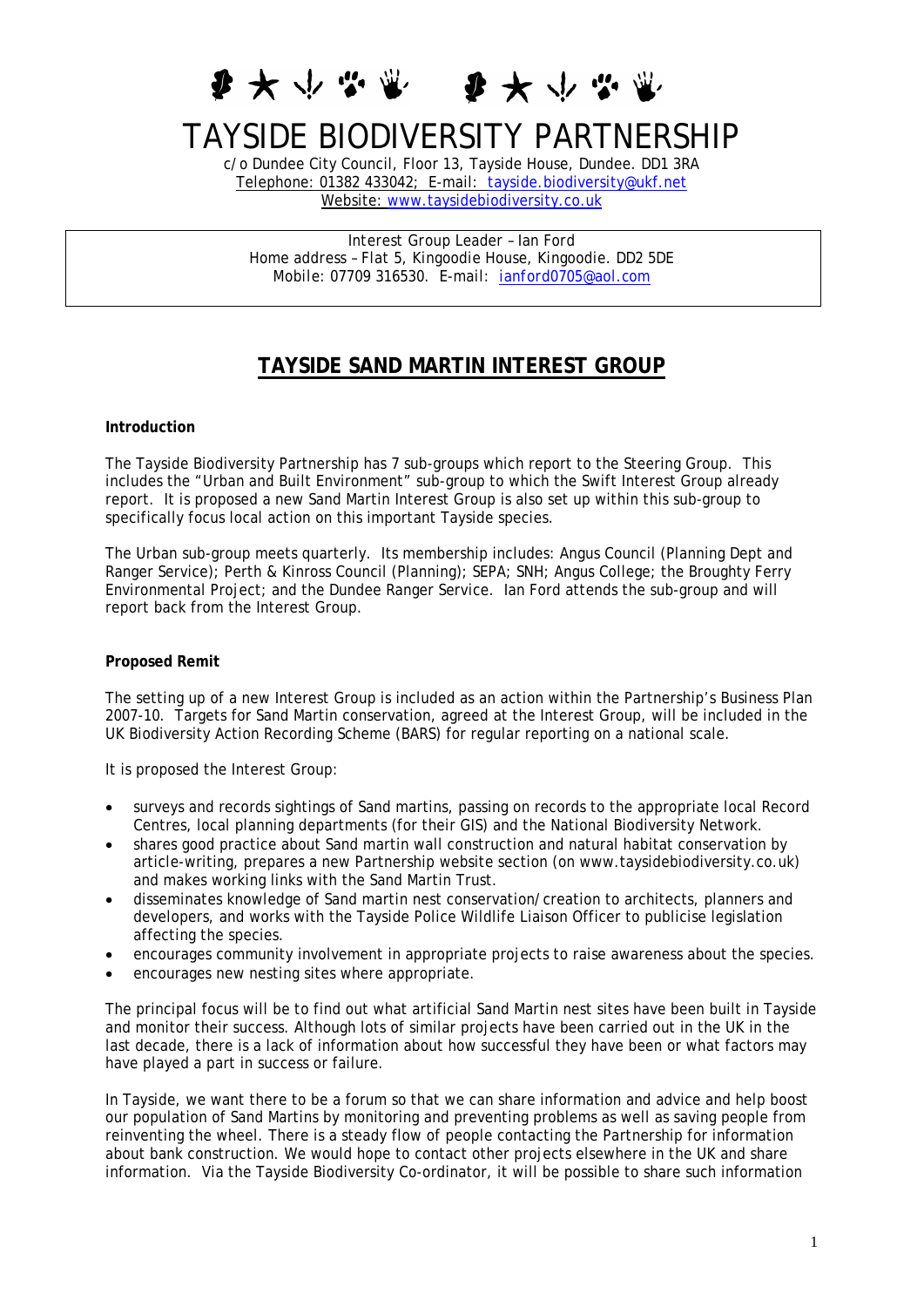with the LBAP Officers' Network which covers all local authority areas in Scotland, as well as with biodiversity practitioners throughout the UK.

Related to this is the need to find out where else Sand Martins are breeding and monitor their success – co-ordinating annual surveys and speaking to quarrymasters and other landowners.

Ringing recoveries provide great insight into the life-styles of Sand Martins and it is hoped the Tay Ringing Group would wish to be involved in the Interest Group. Other potential members currently include:

- Broughty Ferry Environmental Project (Mike Groves and Ann Lolley),
- Murton Wildlife Trust (Al Borland),
- Angus Ranger Service (Tom McGrath, Monikie; Craig Borland, Forfar Loch; Ben Herschell, Crombie Country Park),
- Scottish Wildlife Trust (Neil Mitchell),
- RSPB Vane Farm (Colin Shaw),
- Catherine Lloyd (Tayside LBAP Co-ordinator).
- Clackmannanshire contact: Guy Harewood (Clacks LBAP Co-ordinator);
- Fife contact: Tony Wilson (Fife Ranger Service, Birnie Loch).

As well as having links with the Planning Departments across Tayside, we want to raise public awareness and be quick to respond to any illegal or proposed disturbance/ destruction of breeding colonies.

This Interest Group will be mainly through e-mail contact, following an initial meeting, and details will be included on the Tayside Biodiversity website ([www.taysidebiodiversity.co.uk](http://www.taysidebiodiversity.co.uk/)), but an annual site visit to a breeding colony or sites of good practice would be an obvious venture.

Ian Ford

| Name                | Organisation                                         | <b>Contact Details</b>                |
|---------------------|------------------------------------------------------|---------------------------------------|
| <b>Tayside Area</b> |                                                      |                                       |
|                     |                                                      |                                       |
| lan Ford            | Leader, Tayside Sand Martin<br><b>Interest Group</b> | $i$ anford $0705@$ aol.com            |
| Catherine Lloyd     | Tayside Biodiversity Partnership                     | tayside.biodiversity@ukf.net          |
| Ann Lolley          | <b>Broughty Ferry Environmental</b><br>Project       | Environ.project@dundeecity.gov.u<br>k |
| <b>Mike Groves</b>  | <b>Broughty Ferry Environmental</b><br>Project       | mjgroves@hotmail.com                  |
| Al Borland          | Murton Wildlife Trust (Angus)                        | alborland@v21mail.co.uk               |
| Neil Mitchell       | SWT (Montrose)                                       | neil.mitchell@swt.org.uk              |
| Colin Shaw          | RSPB (Vane Farm)                                     | Colin.Shaw@rspb.org.uk                |
| Alan Barclay        | Tay Ringing Group                                    | alan.barclay@blueyonder.co.uk         |
| <b>Bruce Lynch</b>  | Tay Ringing Group                                    | brucem@lynch374.freeserve.co.uk       |

## *CONTACT DETAILS (please advise Ian Ford if there are additional names to add to this list)*